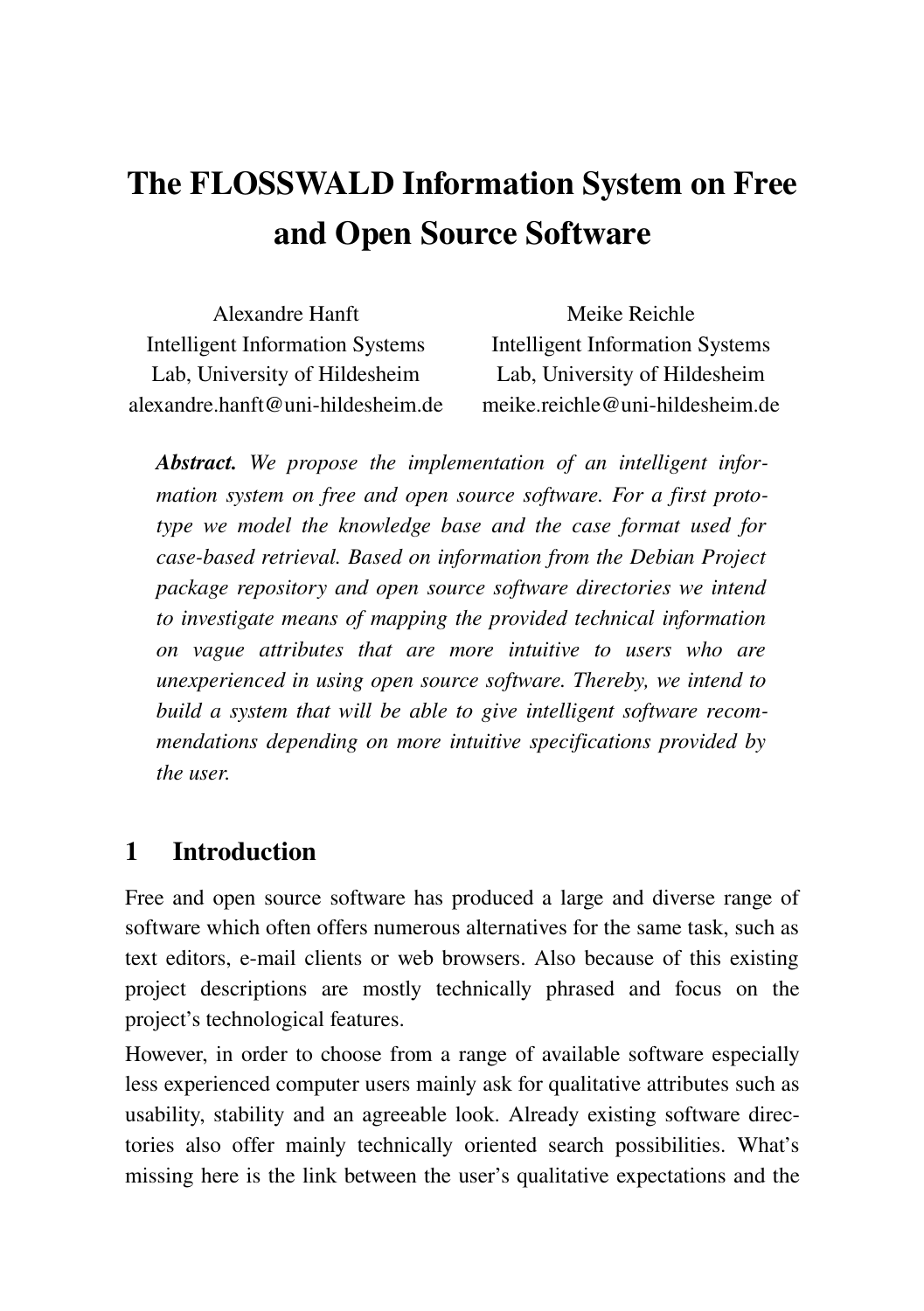technical attributes of a project.

We intend to learn translating these qualitative attributes into a set of technical features. Our plan is to design and implement an information system on free and open source software, FLOSSWALD, that offers searches by technical as well as qualitative attributes. The system's knowledge base will consist of software descriptions, improved with tags and user feedback on the results.

First, we illustrate our motivation to launch FLOSSWALD. Section 2 introduces the idea behind FLOSSWALD, including a first analysis of the available data sources. Section 3 presents related work that we have examined in the course of the project's creation. This paper closes with a conclusion and an outlook in section 4.

## 1.1 Motivation

The Free and Open Source Software Community is a complex social and technical network that consists of thousands of individual groups and projects that produce software

in all degrees of quality, from low class to very high grade. But most of it is only known to its users, other insiders or those who know where and how to look for it. While the popularity of free and open source software is rising, a growing number of less-experienced computer users who have just recently begun using some of the most popular free and open source software such as the Firefox browser or the Thunderbird e-mail client are now considering to exchange also other programs for a free and open source alternative. These computer users usually only know very few isolated projects and don't know about the actual free and open software scene.

This rising interest in free and open source software also creates a new need for information on free and open source software projects and their nature and quality. However, knowledge about this topic is still very much restricted to insiders who are themselves active in the Free and Open Source Software Community. While simple technical questions such as "What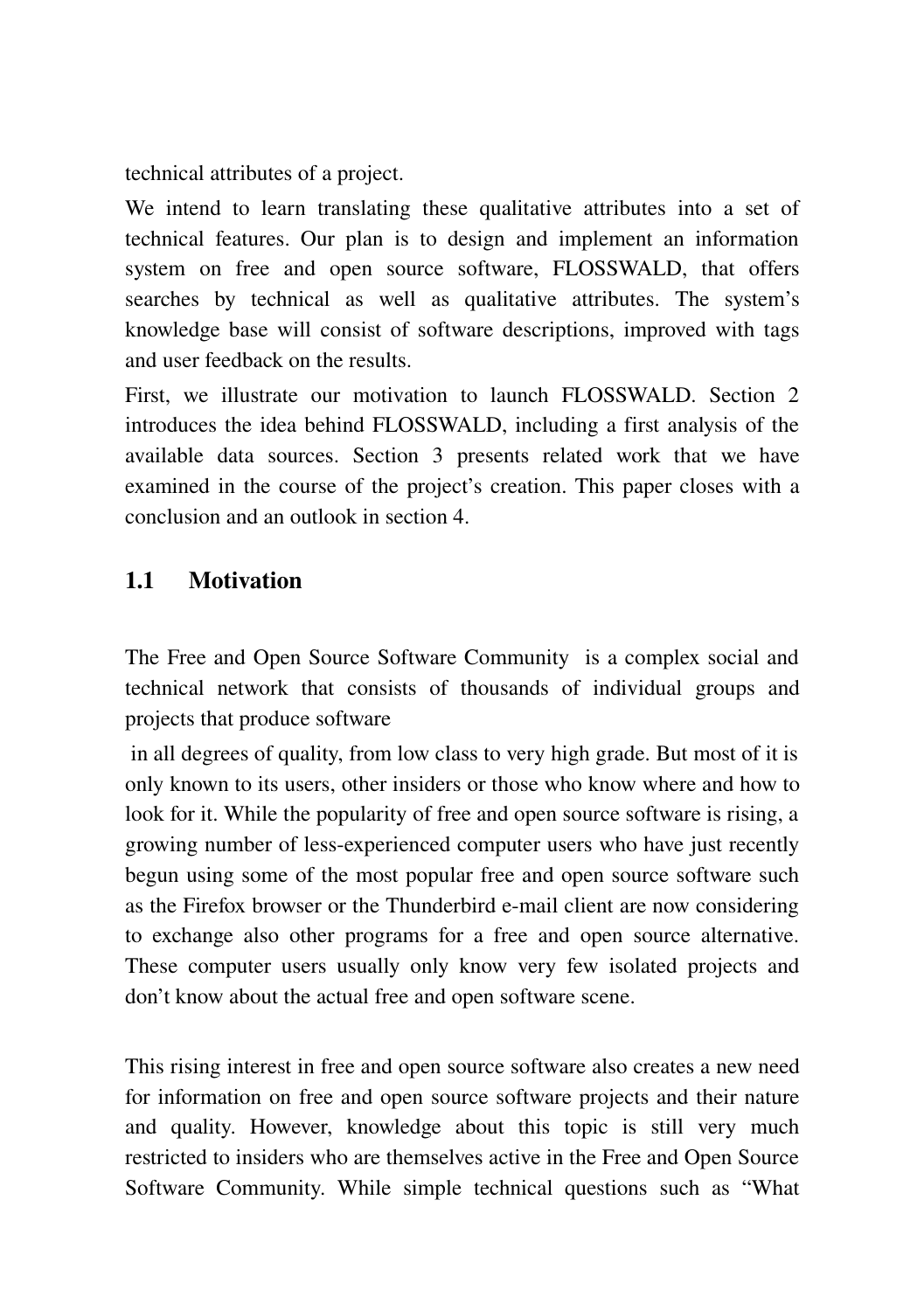database does application XY use?" are sufficiently easy to answer using e.g. web search machines, more vague questions such as "What is the right email client for me" or "Which GNU/Linux distribution should I put on my small company's webserver?" are a much harder task. Such questions don't only need technical information but also meta information such as how old or established a project is, how many users or developers it has, how mature its code base is, or how reliable it is to still be around in a few years.

Existing information services such as Freshmeat or Sourceforge rely heavily on technical criteria and language and are thus of only small use to inexperienced users. As a consequence, we plan to implement an intelligent information system that meets this need by offering more intuitive search criteria and intelligent search tools based on user preferences and learned similarities between software or user groups.

### 2 The FLOSSWALD Project

First we introduce the project and describe the investigated data sources for our knowledge base: Debian packages, DebTags, Debian changelogs, the Debian bug tracking system and the FLOSSmole project The last part of this section presents the planned implementation as an instantiation of a more general framework for knowledge-based systems.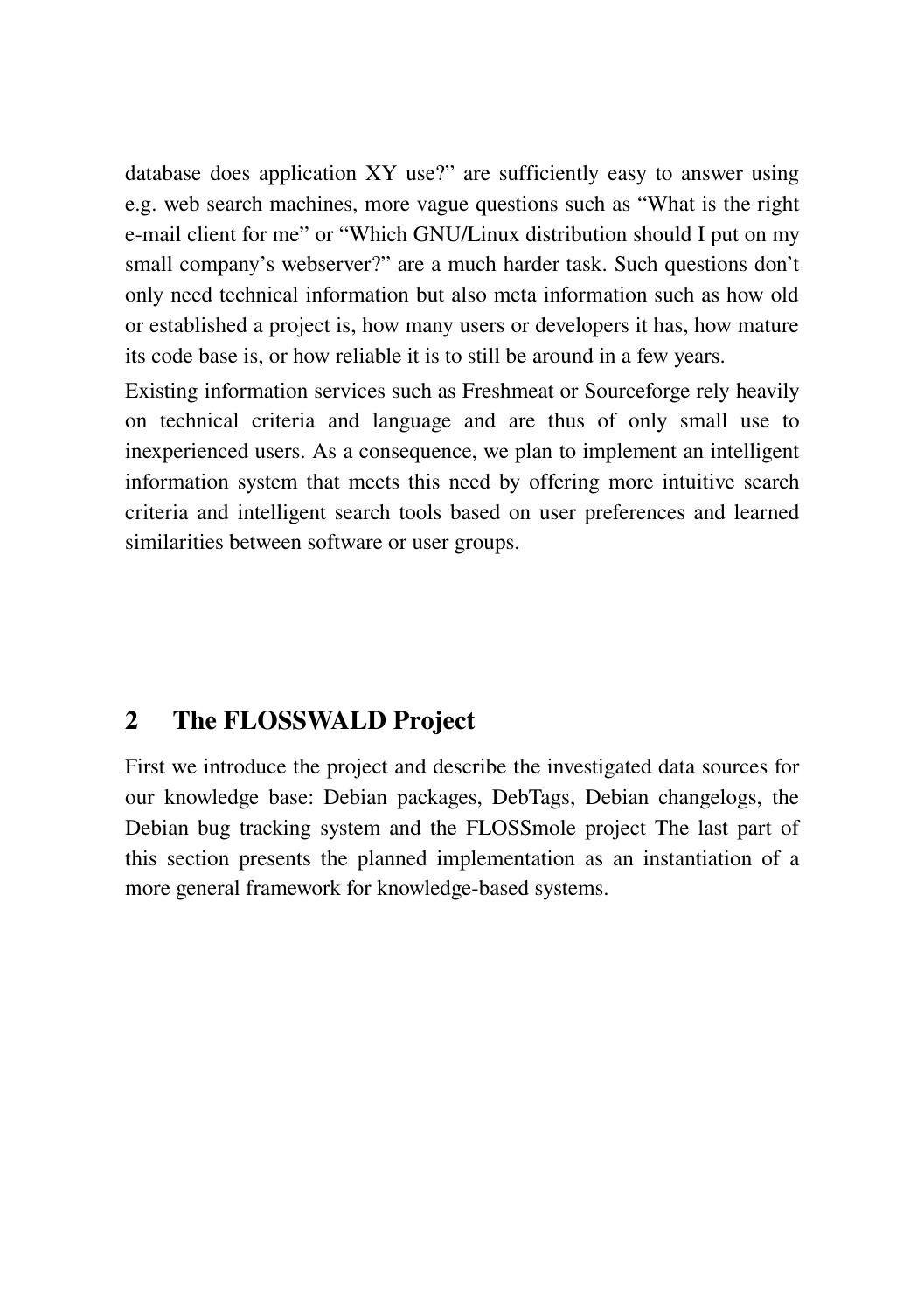## 2.1 Concept

FLOSSWALD, the Free/Libre Open Source<sup>[1](#page-3-0)</sup> SoftWare and AppLication Directory, is a project proposal that aims to use a case-based reasoning system that includes information about the individual softwares in its knowledge base. We decided to us a case-based system, because we are dealing with vague criteria and use a large collection of individual information entities. The system is further equipped with several machine learning components that are meant to improve system performance by creating additional knowledge in the form of concepts, e.g. user groups or similarities (such as "of a similar kind" or "do the same task"), from the provided data.

## 2.2 The Knowledge Base

To build up the knowledge base we include data from the Debian GNU/Linux package repository and the FLOSSMOLE project [Howison et al. 2006] that provides raw data, mined at Freshmeat, Sourceforge, ObjectWeb and Rubyforge. The Debian Project

Debian GNU/Linux is a free operating system developed by more than a thousand volunteer developers and many more contributors such as package maintainers, translators and documentation writers all over the world, who collaborate mainly via the Internet. It has, due to its age and popularity, probably the largest selection of prepackaged free and open source software of all GNU/Linux distributions. Its upcoming release will include17,583 binary packages<sup>2</sup> and 10,228 source packages. And, what's most important, all of these packages come with a textual description, which

<span id="page-3-0"></span><sup>1</sup> In this paper we use the term "free/libre and open source software" in order to include both, the Open Source and the Free Software community.

<sup>&</sup>lt;sup>2</sup> http://packages.debian.org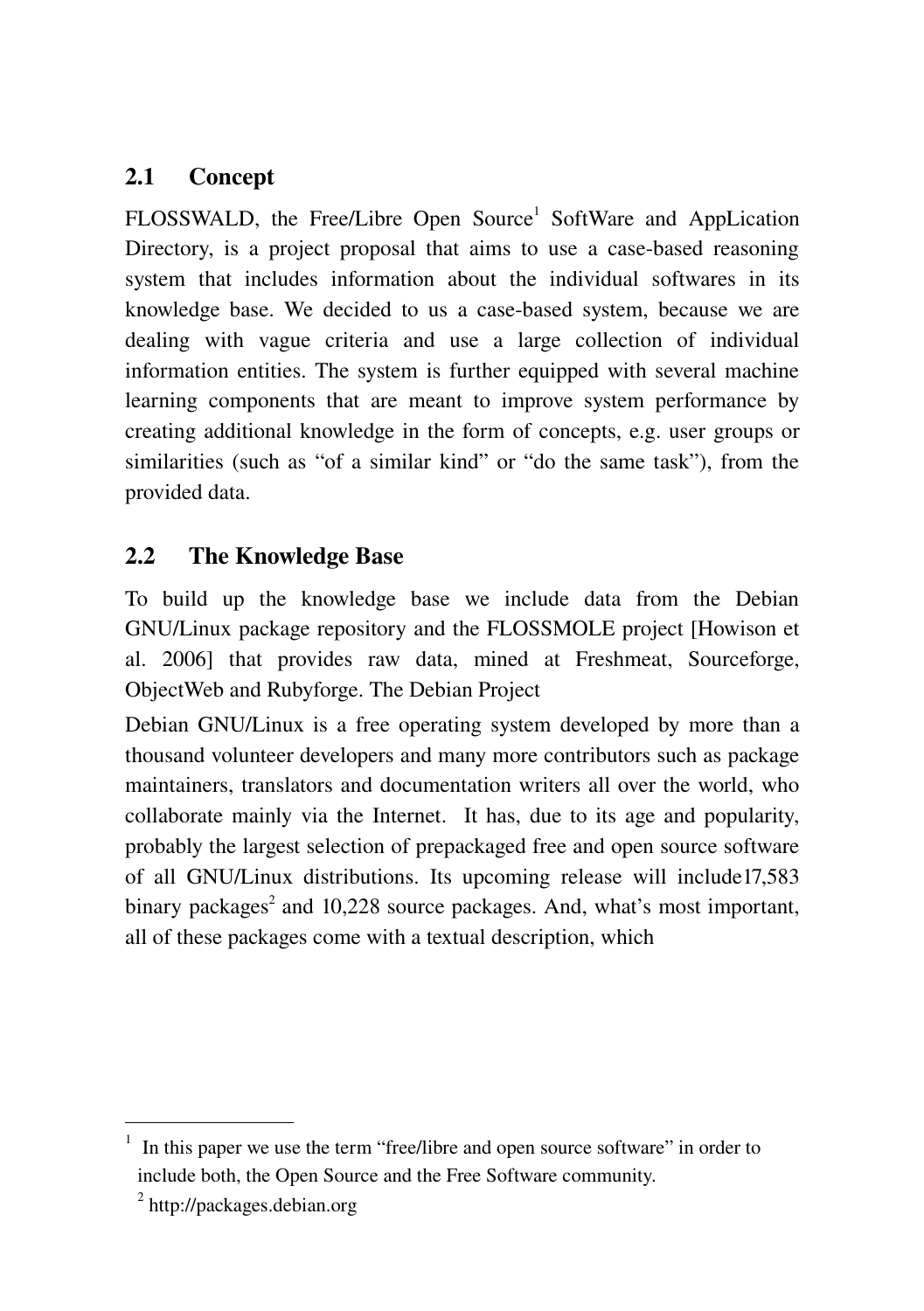```
Package: 3dchess
Priority: optional
Section: games
Installed-Size: 136
Maintainer: Debian QA Group <packages@ga.debian.org>
Architecture: i386
Version: 0.8.1-12Depends: libc6 (>= 2.3.6-6), libx11-6, libxext6, libxmu6,
libxpm4, libxt6, xaw3dg (>= 1.5+E1)
Filename: pool/main/3/3dchess/3dchess 0.8.1-12 i386.deb
Size: 33564
MD5sum: fecee217870b621286f75e528496d3b1
SHA1: 88343e19f566cf5cd11ef099bad97fbabf4e316d
SHA256: 3601709708044f7e489a0a74dbe4aca0e04b2fe1bc
533655b268af36fb6abd2c
Description: 3D chess for X11
3 dimensional Chess game for X11R6. There are three boards, stacked
vertically; 96 pieces of which most are the traditional chess pieces with
just a couple of additions; 26 possible directions in which to move. The AI
isn't wonderful, but provides a challenging enough game to all but the most
highly skilled players
Tag: game::board::chess, interface::3d, use::gameplaying, x11::application
```
already offers a great wealth of information about a certain software. The textual description can be analyzed with different information retrieval tools, extracting important terms or finding similar descriptions in other packages. The package's size, dependencies, section and priority can also provide conclusions on its suitability for an existing system, its nature or purpose. Additionally to this, the Debian package repository offers several other sources of information.

<span id="page-4-0"></span>DebTags [Zini 2005] is a project started by Enrico Zini. Those tags are shown alongside package descriptions where availabl[e](#page-4-0) and give meta information on the software. The tags include numerous different ontologies representing different "perspectives" such as what the software is used for, what interfaces are used, what role the software has (server, client), its programming language, used protocols and many others. DebTags are in a machine readable format and thus allow for smarter search and navigation interfaces than the original full text Debian package search.

Debian further collects detailed anonymised usage data on its packages. Debian GNU/Linux users can voluntarily install a program called *popularity contest* [2](#page-4-1) (popcon) that sens anonymised reports to the Debian

<span id="page-4-1"></span><sup>&</sup>lt;sup>2</sup> http://popcon.debian.org/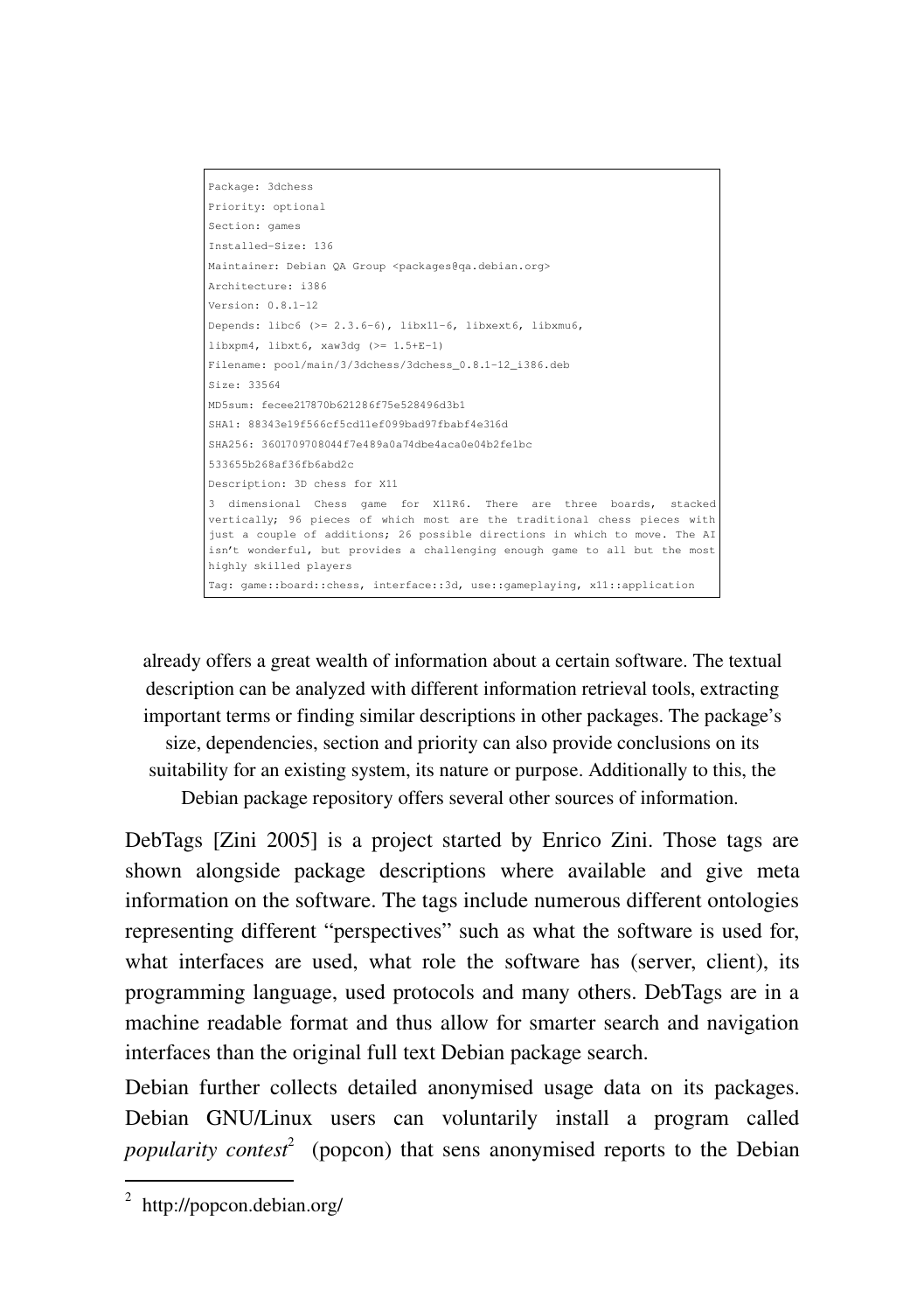project indicating what packages are installed on a user's system and when they have been used the last time. These data allow a first take on e.g. the popularity of a particular software.

Debian Changelogs and the bug tracking system<sup>[3](#page-5-0)</sup> can give information on the up-to-dateness and stability of a package.

#### *The FLOSSmole Project*

The FLOSSmole (formerly OSSmole) project is a collaborative project.

*[...] designed to gather, share and store comparable data on and analyses of free and open source software development for academic research.* [Howison et al. 2006, S.1]

Additional analysis of the FLOSSMOLE data and the adequacy of these data sources has been done in [Reichle and Hanft 2006].

#### **The Case-Format**

In order to allow a case-based retrieval we model a first prototype with myCBR [myCBR], an open source plugin for the OWL Editor Protégé. In order to include all available data, we combine our data sources, namely the Debian package descriptions and the data mined by the flossmole project. We remove unnecessary slots and map correspondent ones. This is necessary, since some slots, such as a textual description of the project or the software's main task are given by several sources and many projects are

<span id="page-5-0"></span><sup>&</sup>lt;sup>3</sup>http://bugs.debian.org/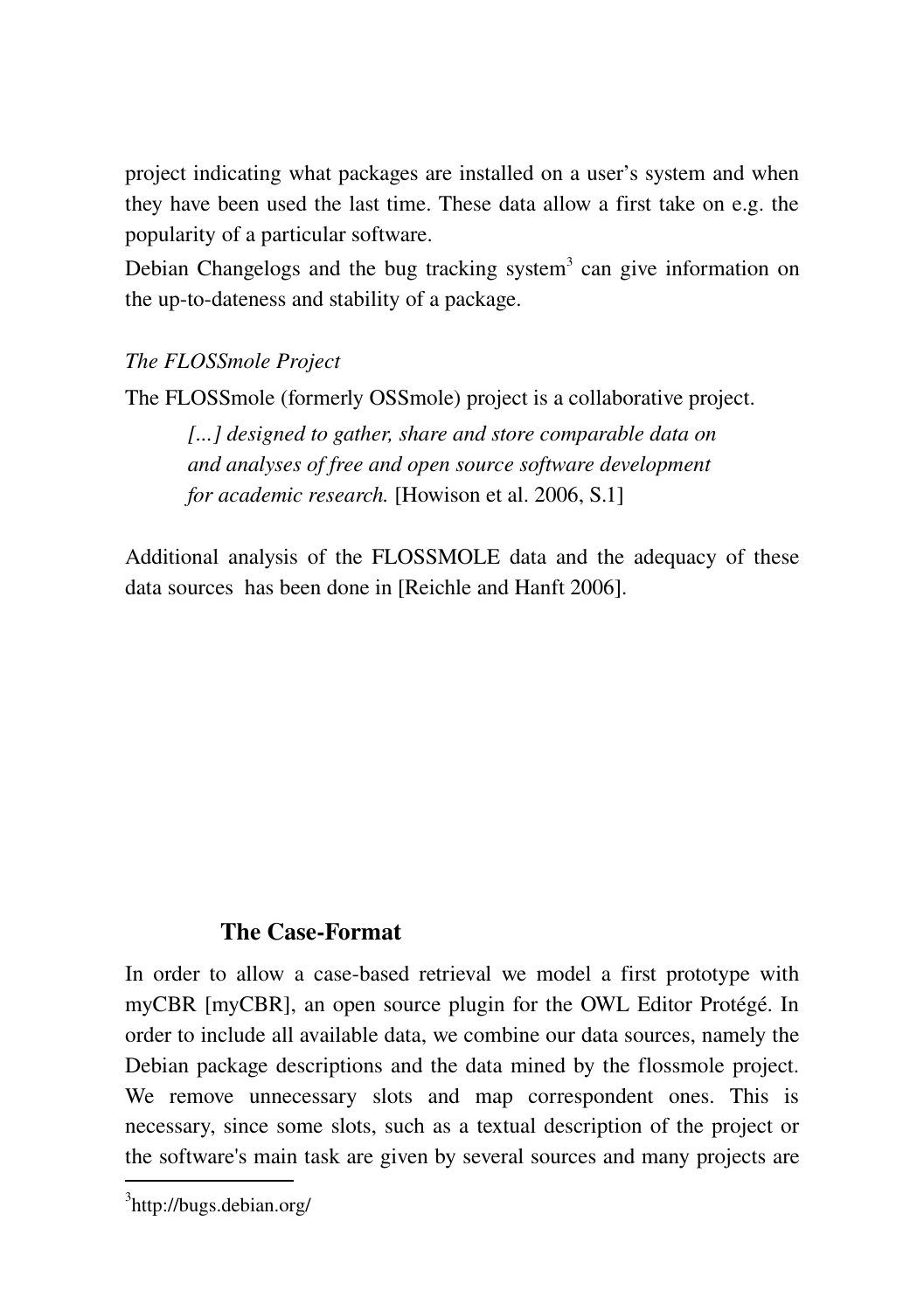covered by different data sources. Additionally we introduce a project ID for all software descriptions and do some normalisation, such as outsuorcing frequent terms e.g. licenses.

Also, we decided to separate our case base in two different parts, one holding general project information such as a project's description or license, the other holding qualitative data such as a software's priority, vitality or popularity. We do this because we consider these data to be entirely different. The information provided in the first part (fig. 1) can be considered to be universally valid while the data in the second part (fig. 2) are subject to constant change and cannot be assumed correct under all circumstances. Because of this we intend to only use the data from the first part for retrieval while the data from the second part are at the moment only used as additional information when displaying the according results and possibly for ordering them. However, in the next development stage, when we introduce vague attributes, these subjective data may prove useful. It needs to be investigated, whether e.g. a high popularity may be taken as an indication for any vague attributes e.g. "easy to use". An example for a case format can be seen in fig. 1.

```
<?xml version="1.0" encoding="UTF-8"?> <Document>
<Instances_for_Class class="Project"> 
<Prototype> 
<slotvalue slot="project_id" value="Integer" minval="1" />
<slotvalue slot="projectname_short" value="String" />
<slotvalue slot="license_id" value="integer" />
<slotvalue slot="url_project_page" value="String" />
<slotvalue slot="real_url_homepage" value="String" />
<slotvalue slot="subscriptions" value="Integer" minval="0" />
<slotvalue slot="Section" value="Symbol" />
<slotvalue slot="Architecture" value="Symbol" />
<slotvalue slot="Source" value="String" />
<slotvalue slot="Depends" value="String" />
<slotvalue slot="Installed-Size" value="Integer" minval="0" />
<slotvalue slot="desc_full" value="String" />
```
#### Figure 1: The package description of a Debian package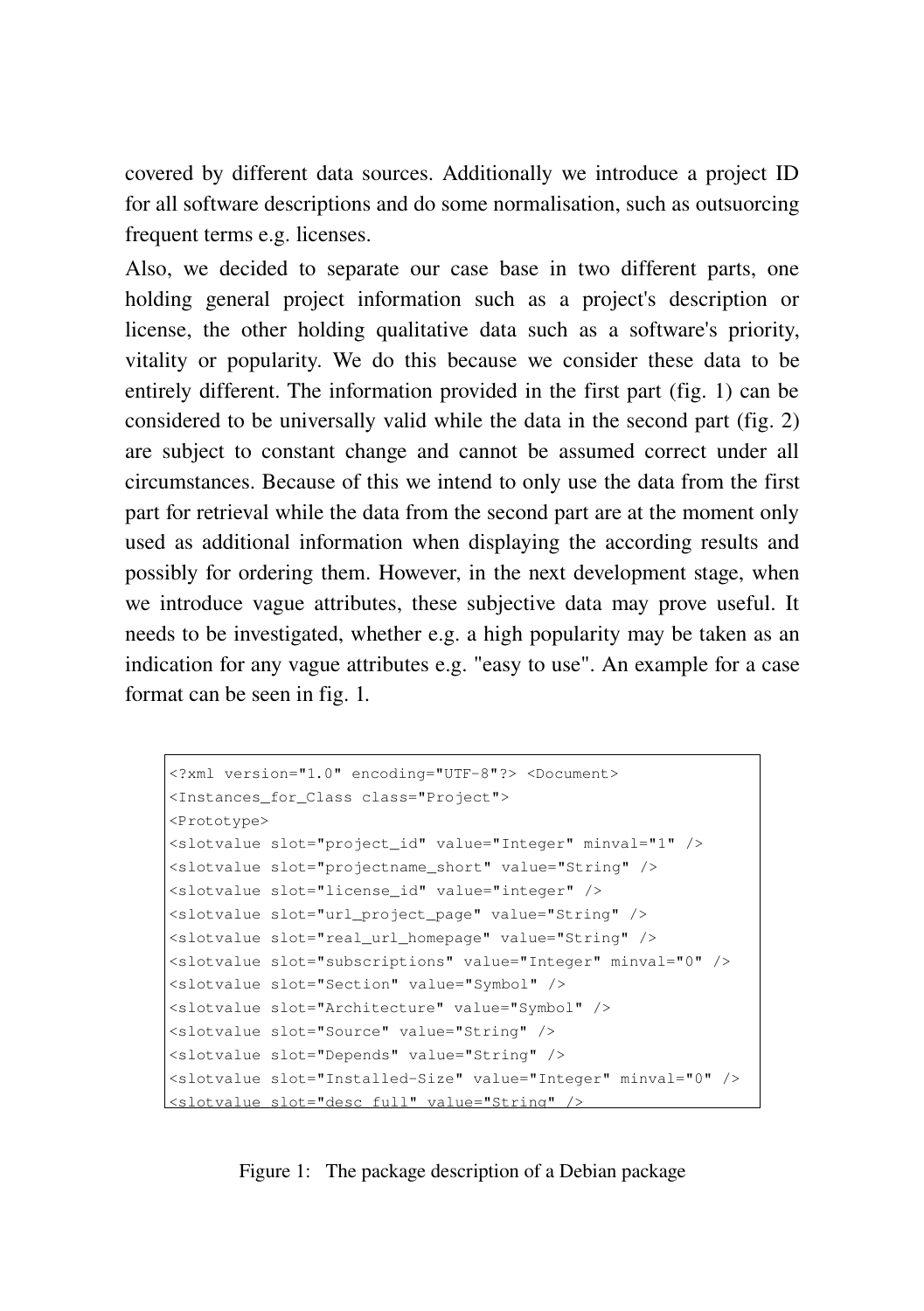```
<Instances_for_Class class="Project_qualitative_data">
<Prototype>
   <slotvalue slot="Priority" value="Symbol" />
   <slotvalue slot="project_id" value="Integer" minval="1" />
   <slotvalue slot="rating" value="Float" minval="0.0" />
   <slotvalue slot="rating_count" value="Integer" minval="0" />
   <slotvalue slot="rating_rank" value="Integer" minval="1" />
    <slotvalue slot="vitality_score" value="Float" minval="0.0"
/>
    <slotvalue slot="vitality_percent" value="Float" minval="0.0"
/>
    <slotvalue slot="vitality_rank" value="Integer" minval="1" />
    <slotvalue slot="popularity_percent" value="Float"
minval = "0.0" />
    <slotvalue slot="popularity_score" value="Float" />
```
Figure 2: The package description of a Debian package

#### 2.3 Integration into a Knowledge-Based System

Due to the heterogeneity and the large amount of free and open source software, it seems to be appropriate to use case-based reasoning to give the user advice according to their vague descriptions and (soft) constraints. In such a case-based reasoning system, each software project should be represented by an individual case. Additionally, users should have the option to tag already known software with freely chosen tags to enrich the software descriptions with attributes that conform better with most users' level of abstraction than the mostly technical information we get from the afore mentioned sources. To finally create the "link" between more formal project descriptions and the vague descriptions from the users' perspectives we plan to use machine learning technology.

[Althoff et al. 2006] presented a framework for knowledge-based systems (KBS) that appears to be promising for realising FLOSSWALD. The integrationhas been sketched up more detailed in [Reichle and Hanft 2006].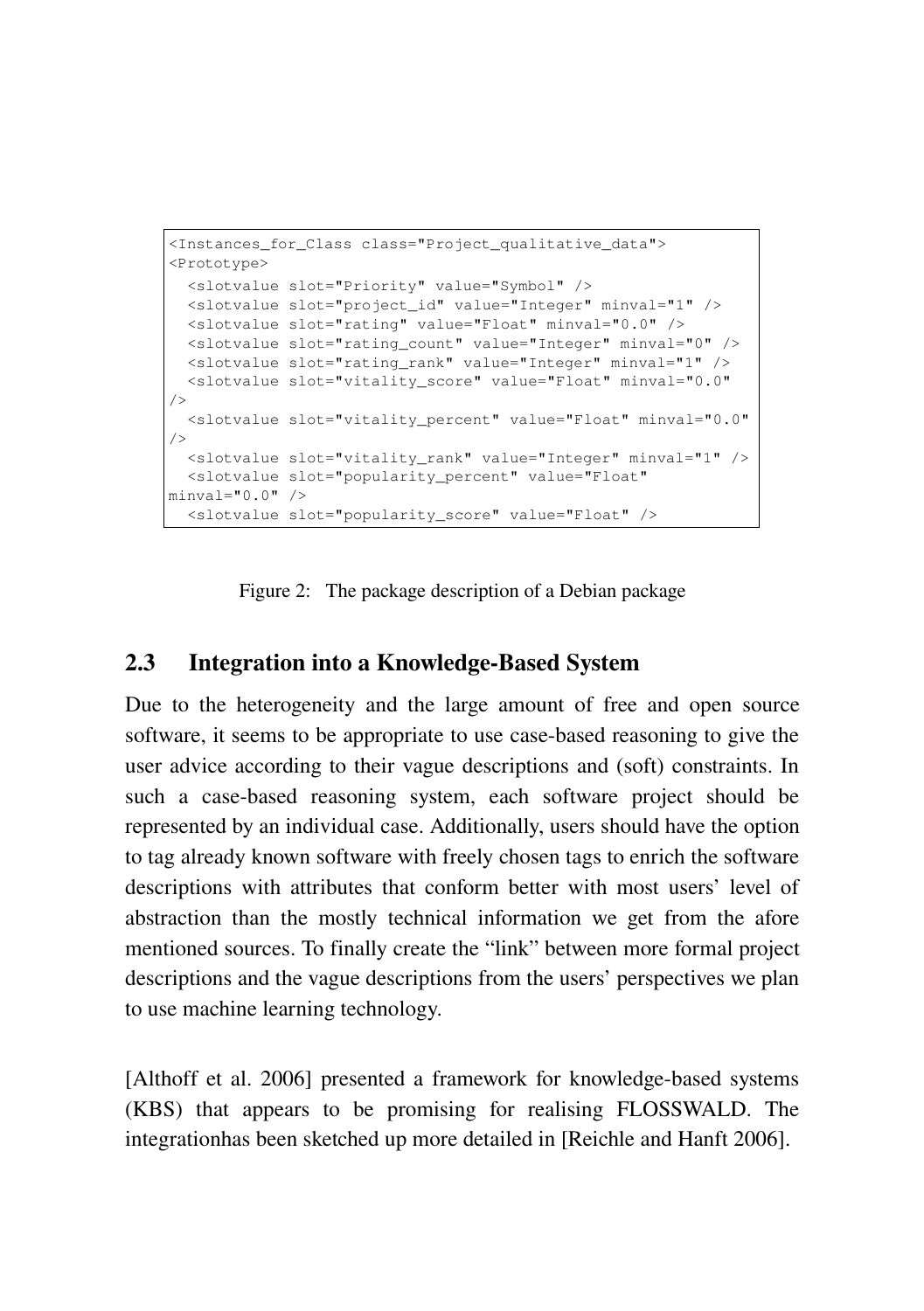## 3 Related work

Existing information systems on free and open source software include Freshmeat, GNU Savannah, Berlios and Sourceforge. Many of these directories (e.g. Savannah, Berlios and Sourceforge) also offer development infrastructure such as web space, mailing lists, version control systems, bug tracking systems, or wikis. Those directories thus only include information on projects they also host. This has led to a certain redundancy since many projects registered with e.g. Sourceforge, so they are listed there but do not use the provided infrastructure but their own. Other software directories have been discussed in [Reichle and Hanft 2006].

[Althoff et al. 1999](#page-9-0) have created an information system that is designed as an experience factory and holds information on CBR technology and tools. This system is also based on a CBR system that can be queried and updated over a web interface. This system gave the original idea for the FLOSSWALD and we hope to be able to reuse some of the experiences made in the development of this system.

### 4 Conclusion & Outlook

We are confident that FLOSSWALD will be of great use to computer users new to free and open source software, who will most likely do vague searches, based on similarities or ratings as well as to experienced users who are searching with highly defined criteria such as required libraries or avoiding particular technologies or protocols. After evaluating the data provided by the Debian project and the FLOSSmole project and designing a knowledge base and case structure to flexibly work with them, our next step will be to implement a CBR system based on the knowledge-based systems framework that is able to deal with the provided information and define the particular components (such as the maintenance of the knowledge base)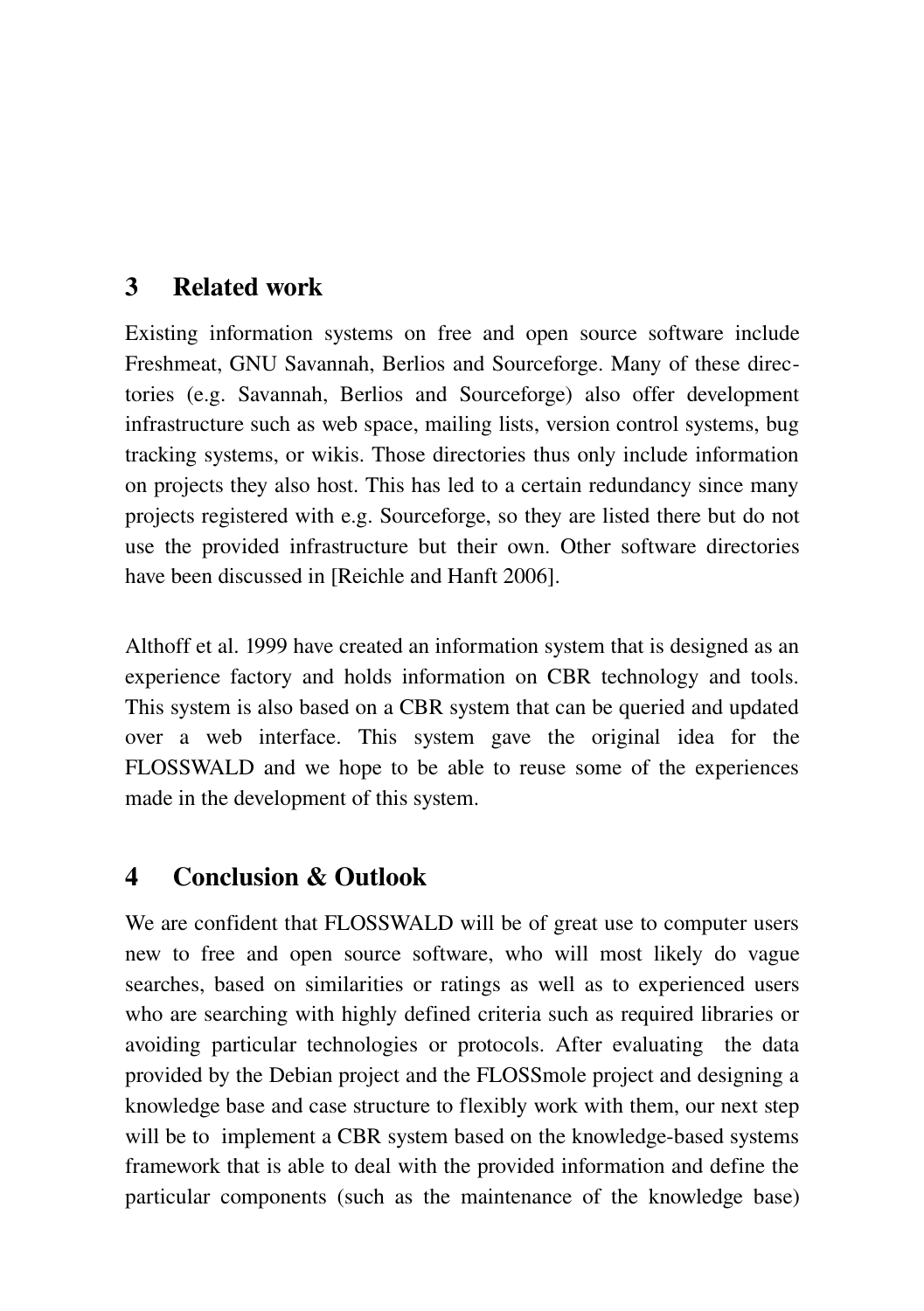where machine learning modules can be used to improve the system's performance.

#### 5 References

- <span id="page-9-0"></span>[Althoff et al. 1999] Althoff, K.-D., Nick, M., Tautz, C. (1999). CBR-PEB: An Application Implementing Reuse Concepts of the Experience Factory for the Transfer of CBR System Know-How. In Proceedings of the Seventh Workshop on Case-Based Reasoning during Expert Systems '99 (XPS-99), Wuerzburg, Germany.
- [Althoff et al. 2006] Althoff, K.-D., Hanft, A. & Schaaf, M. (2006). Case Factory – Maintaining Experience to Learn. M. Gцker & T. Roth-Berghofer (eds.), Proc. 8th European Conference on Case-Based Reasoning (ECCBR'06), LNCS 4106. Springer Verlag. pp 429-442.
- [Howison et al 2006] Howison, J., Conklin, M., Crowston, K. (2006). FLOSSmole: A Collaborative Repository for FLOSS Research Data and Analyses. International Journal of Information Technology and Web Engineering.  $1(3)$ . July-September, 2006. pp 17-26.
- [myCBR] https://mycbr.opendfki.de, last visited on 22th of october 2006
- [Newman et al 1998] Newman, D.J. & Hettich, S. & Blake, C.L. & Merz, C.J. (1998). UCI Repository of machine learning databases at http://www.ics.uci.edu/∼mlearn/MLRepository.html. Irvine, CA: University of California, Department of Information and Computer Science. last visited: 07/25/2006
- [Reichle and Hanft 2006] Reichle, M. & Hanft, A.. The FLOSSWALD Information System on Free and Open Source Software. Workshop FGWM 2006. In Schaaf, M. & Althoff, K.-D.(eds) Proceedings of the LWA 2006. Hildesheimer Informatik-Berichte volume 1/2006, University of Hildesheim
- [TREC 2005] The Fourteenth Text REtrieval Conference (TREC 2005) in Gaithersburg, Maryland, National Institute of Standards and